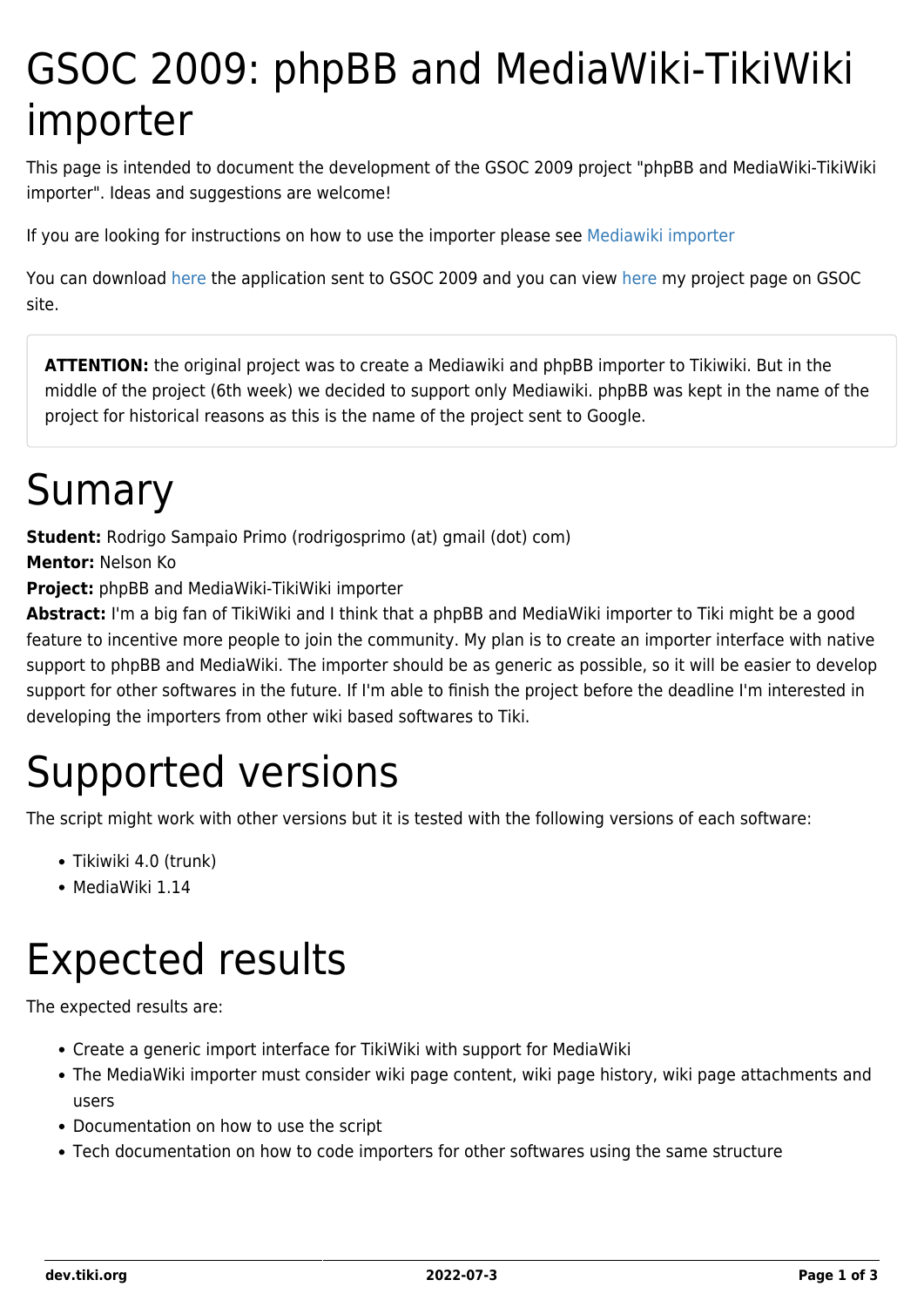# What information is considered by the importer?

A list of MediaWiki information that we want to be able to import to TikiWiki.

- wiki page content (including wiki syntax, wiki images and attachments). See [comparative table between](https://dev.tiki.org/GSOC-2009%3A-Comparative-table-between-MediaWiki-and-TikiWiki-syntax) [MediaWiki and TikiWiki syntax](https://dev.tiki.org/GSOC-2009%3A-Comparative-table-between-MediaWiki-and-TikiWiki-syntax) for a detailed list
- wiki page history
- users (the Mediawiki XML file does not have information about the users so we use a [external extension to](http://www.mediawiki.org/wiki/Extension:UserExport) [export users](http://www.mediawiki.org/wiki/Extension:UserExport))

## Project evolution

| <b>Period</b> | <b>Sumary</b>                                                                                                                                                                                                                                                                                                                                                     |
|---------------|-------------------------------------------------------------------------------------------------------------------------------------------------------------------------------------------------------------------------------------------------------------------------------------------------------------------------------------------------------------------|
| 1st week      | 1) Decision to start with the MediaWiki importer and leave phpBB to a second phase<br>2) comparative table between MediaWiki and TikiWiki syntax<br>3) Initial study of the older import scripts                                                                                                                                                                  |
|               | 2nd week 1) Research of the MediaWiki export formats to choose which one is the best to use in the importer<br>2) Evaluation of older import scripts to define if we are going to reuse some parts of then<br>3) Text Wiki will be used as a base for the MediaWiki importer<br>4) Ideas for a XML Interchange Format<br>5) Importer planning game                |
|               | 3rd week 1) Study of Text Wiki and first simple contributions (1, 2, 3)<br>2) Read relevant parts of PEAR manual                                                                                                                                                                                                                                                  |
|               | 4th week 1) Writing tests for the packages Text Wiki, Text Wiki Tiki and Text Wiki Mediawiki<br>2) While writing the tests a few bugs have been fixed or reported: 1, 2, 3                                                                                                                                                                                        |
|               | 5th week 1) Started coding the importer interface for TikiWiki based on the planning game                                                                                                                                                                                                                                                                         |
|               | 6th week 1) GSOC TikiFest in London<br>2) Decision to remove the phpBB importer from the scope of this GSOC project                                                                                                                                                                                                                                               |
|               | 7th week 1) Still coding the importer interface for TikiWiki based on the planning game. I wrote tests for the<br>code I have written in the 5th week and included a feedback for the user showing the stats after the<br>importation                                                                                                                             |
| 8th week      | 1) Added to the user interface of the Tiki Importer feedback during the importation and information<br>about relevant PHP settings<br>2) Added Mediawiki parser and Tiki render for redirect rule to Text Wiki<br>3) Fixing and adding code to Text Wiki Mediawiki and Text Wiki Tiki and updating the comparative<br>table between MediaWiki and TikiWiki syntax |
|               | 9th week 1) Tiki Importer handle Text Wiki errors when parsing the wiki page syntax<br>2) Continuing the work from last week based on the comparative table between MediaWiki and<br>TikiWiki syntax<br>3) Fixed Text Wiki Mediawiki bug 16455 related with parsing italic and bold                                                                               |
|               | 10th week 1) Support for wiki attachments<br>2) Start of the TikiFest Barcelona                                                                                                                                                                                                                                                                                   |